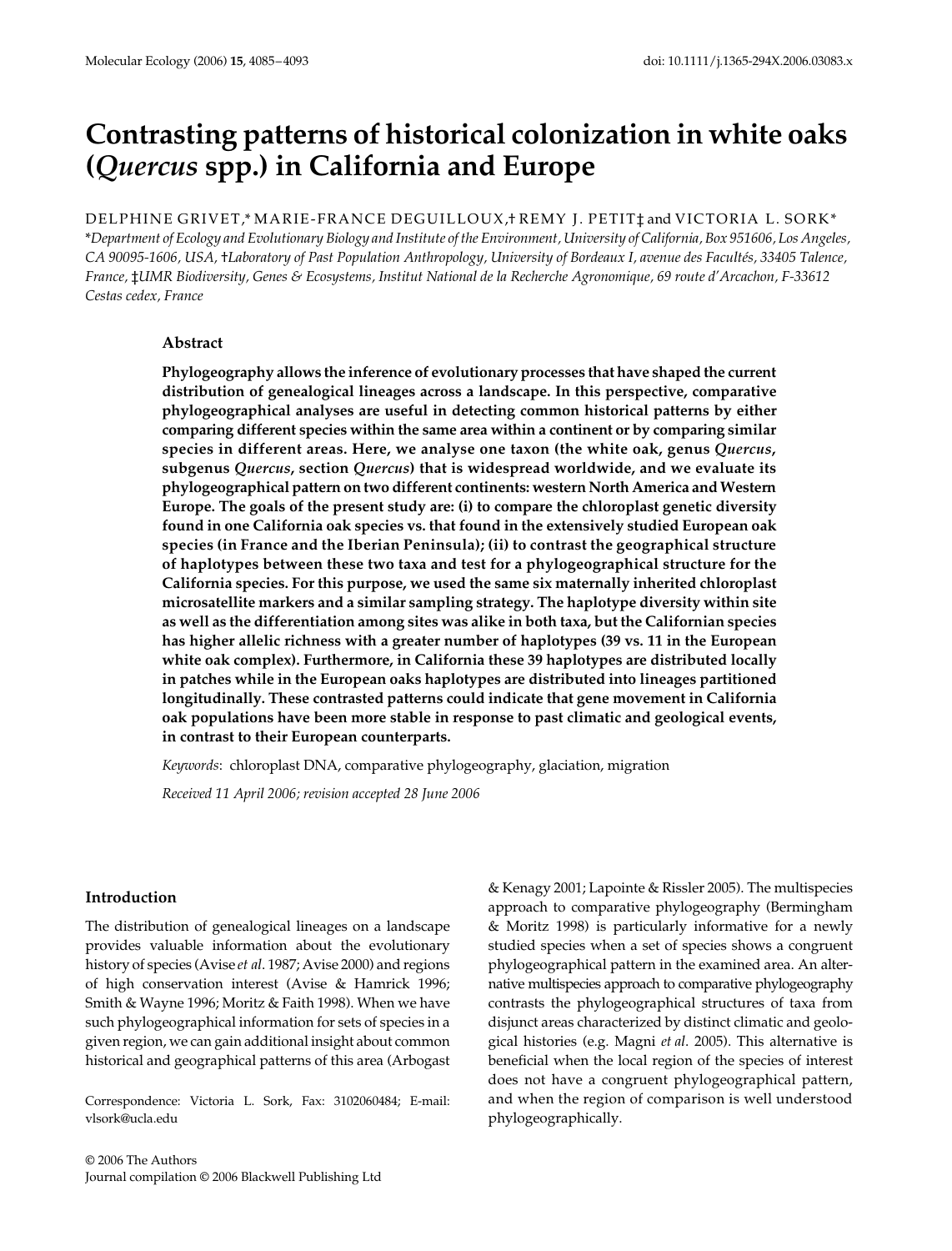In this study, we will illustrate the usefulness of this second approach with the case study of the genus *Quercus* (oak), a taxon that occurs throughout the northern hemisphere on continents that have experienced various climatic and geological changes. We will compare two oak taxa that belong to the same white oak section (subgenus *Quercus*, section *Quercus*), with overlapping latitudes at 36–41°N in regions of similar Mediterranean climate, but occurring in two different continents: western North America and Western Europe. We will compare the genetic structure of a Californian oak (*Quercus lobata*), for which no range-wide genetic data are available, with that of the European white oak complex, for which a well-founded documentation of the Pleistocene impact is available and which shows a clear geographical structure (Brewer *et al*. 2002; Petit *et al*. 2002a; Petit *et al*. 2002b). The motivation for this comparison is that different studies in California suggest a general phylogeographical pattern for fauna but no congruence among flora (Calsbeek *et al*. 2003; Thompson & Calsbeek 2005; but see Lapointe & Rissler 2005), making it difficult to interpret the phylogeographical pattern of the California oak relative to that of other codistributed taxa. Indeed, some plant and animal studies in California show a north–south split of spatial genetic structure near to the Transverse Ranges, as well as an east–west split between the Sierra Nevada and the Coastal Ranges (Liston *et al*. 1992; Wake 1997; Ledig 2000; Dawson *et al*. 2001; Calsbeek *et al*. 2003; Jacobs *et al*. 2004), suggesting that geographical barriers, possibly combined with climatological changes, may have affected the Californian fauna and flora (see Calsbeek *et al*. 2003; Lapointe & Rissler 2005). At a wider geographical scale, chloroplast (cp) genetic diversity for plants from Pacific North America has shown a trend for a north–south partitioning of genotypes that suggests two scenarios of recolonization processes (Soltis *et al*. 1997), both pointing to California as a large regional refugium for some species.

In contrast to the complex western North American pattern, syntheses of comparative phylogeographies of plants and animals in Europe show some common historical patterns among species, although individual species responded in diverse ways to those past historical events. In particular, the routes and speed of recolonization of many species mainly resulted from the impact of the Last Glacial Maximum (LGM), as well as from some climatic and topographic factors (Taberlet *et al*. 1998; Hewitt 2000). These common historical patterns are particularly evident in the white oak species complex, for which genetic structure and recolonization routes have been extremely well documented using chloroplast markers (Brewer *et al*. 2002; Petit *et al*. 2002a; Petit *et al*. 2002b). Overall, the results show a reduced diversity and high levels of fixation. Moreover, the geographical structure indicates a loss of haplotype richness northward and a longitudinal partitioning of the chloroplast lineages with discrete western, central and eastern lineages. The combination of these genetic data with palynological information has led to the conclusion that oaks migrated mainly northward, starting from three major southern refugia (Iberia, Italy and the Balkans), although largely cryptic refugia might have existed further north, perhaps up to 50°N (Brewer *et al*. 2002; Petit *et al*. 2002a). The main factors that controlled the spread of oaks were the climatic conditions (temperature and moisture) of the Late Glacial and Early Holocene (Holocene: 10 000 years to present), physical barriers such as the Alps, and competition between species (Brewer *et al*. 2002).

To conduct our comparative study, we used identical chloroplast microsatellite markers [simple strand repeat (SSR)] on trees of Californian valley oak (*Q. lobata*, distributed across the whole range) and European white oaks (five different species characterized by extensive cytoplasm sharing and sampled in France and the Iberian Peninsula: *Quercus robur*, *Quercus petraea*, *Quercus canariensis*, *Quercus faginea* and *Quercus pyrenaica*). Chloroplast markers are maternally inherited in oaks (Dumolin *et al*. 1995), allowing us to track recolonization processes through seeds. A previous study showed that chloroplast simple sequence repeats (cpSSRs) yield similar genetic patterns to chloroplast polymerase chain reaction-restriction fragment length polymorphism (cpPCR-RFLP) at the French scale for *Q. petraea* and *Q. robur*(Deguilloux *et al*. 2004) and, thus, constitute appropriate markers to infer historical recolonization processes in oaks. In California, we selected valley oak as our focal species because it is the most threatened oak species. However, we collected the other species of white oak whenever they were present in the same site. Even though *Q. lobata* has the potential to hybridize with other species (Miller & Lamb 1985), it does not do so in high frequency (e.g. Craft *et al*. 2002; Grivet and Sork, unpublished data). Thus, this study will focus on valley oak and we will discuss how the inclusion of other taxa will not change our results. Our two specific objectives were: (i) to compare the chloroplast genetic diversity found in California oak vs. that found in Europe; (ii) to contrast the geographical structure of haplotypes between these two taxa and test for a phylogeographical structure.

## **Material and method**

#### *The species*

*Quercus lobata* (Née)*.* The Valley oak is a deciduous tree endemic to California and native to Western USA. This tree is a major component of the oak savanna, oak woodland, and riparian forest habitats, especially before extensive agricultural clearing and flood control activities (groundwater pumping) began in the late 1880s (Griffin 1988; Pavlik *et al*. 1991). Valley oak is distributed in the Central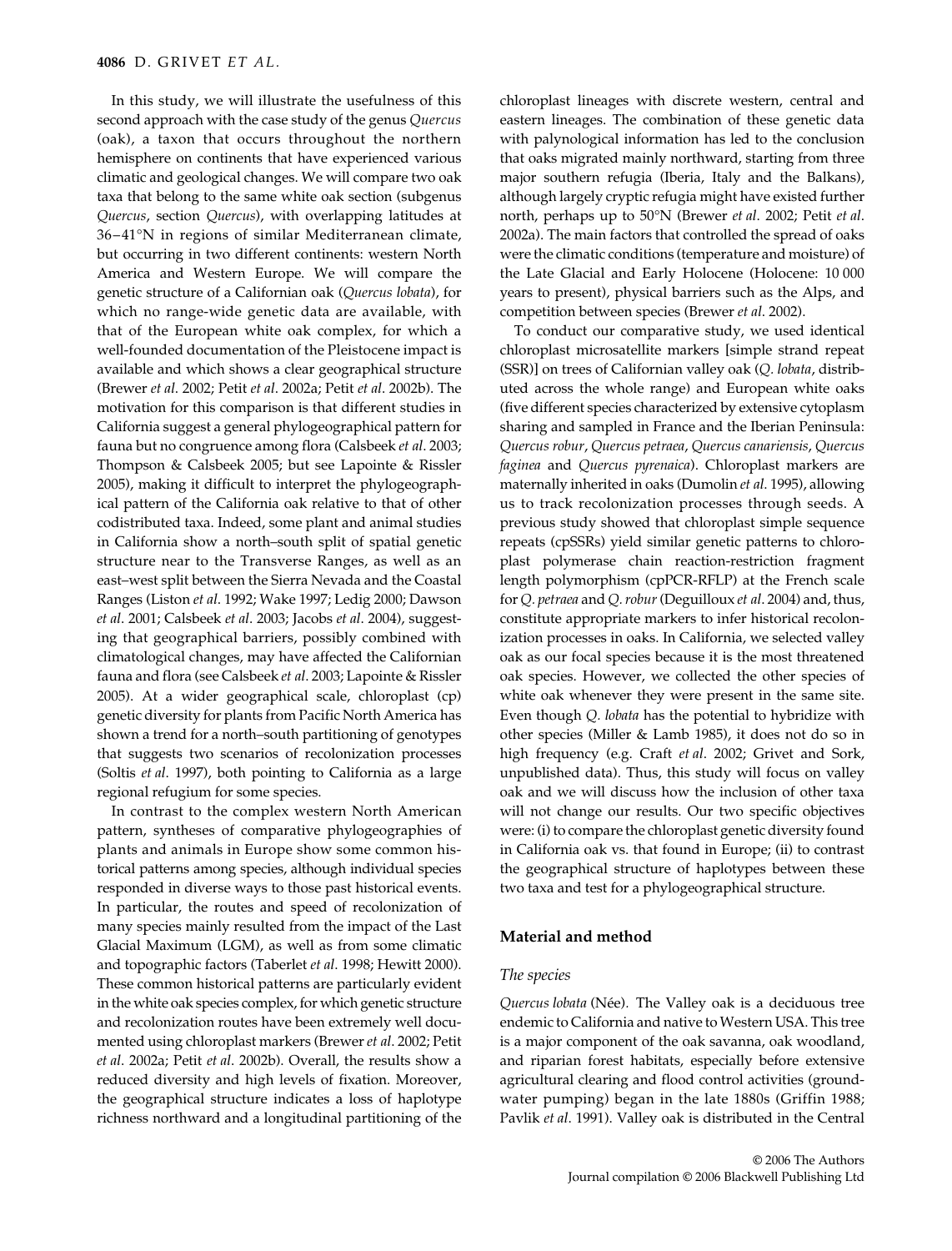Valley (in scattered remnant patches or isolated trees) and surrounding foothills and valleys of the Sierra Nevada Mountains, Coast Ranges and Transverse Ranges, preferring deep, rich bottomland soils at elevations generally below than 600 m, some populations occurring above 1500 m (Griffin & Critchfield 1972). Acorns mature in one season and are dispersed by gravity, acorn woodpeckers, scrub jays, and possibly by small rodents. This species also hybridizes with other oak species (Nixon 2002) such as *Q. douglasii*, *Q. dumosa* and *Q. garryana* (Craft *et al*. 2002; V. Sork and D. Grivet, personal observation), but we do not address the issue of hybridization in this study because of our limited sampling and number of sites where these taxa are sympatric. Our preliminary analyses indicate that inclusion of other oak species will not change the findings reported here.

*European white oak complex.* We analysed five oak species from France and the Iberian Peninsula. In France, we analysed the two sympatric species *Quercus robur* and *Quercus petraea*. In Spain, we analysed three additional oak species: *Quercus canariensis*, *Quercus faginea*, and *Quercus pyrenaica.* Extensive cytoplasm sharing among European white oak species has been reported (Dumolin-Lapegue *et al*. 1998, 1999 for France; Olalde *et al.* 2002 for Spain), and the cpDNA pattern reflects thus both historical gene flow and introgression. However, the systematic local sharing of haplotypes for the different oak species, combined with their different ecological requirements and ability to hybridize, allowed the interpretation of their pattern of historical colonization without interference with the introgression process (Petit *et al*. 2002c). Acorns are dispersed by gravity, birds (particularly the Eurasian jay) and mammals.

## *Brief history of climatic and geological events*

Unlike Europe, where the Quaternary period had a major impact on species distribution (e.g. Hewitt 2000), most major climatic and continental changes in California occurred during the Tertiary and this period probably played the pivotal role in Californian species distribution (Millar 1996). Here, we briefly summarize the geological and climatic major events that characterized California from the Tertiary and later periods, and attempt to connect these events to the distribution of oak populations. About 20 species of oaks appeared in California at the Early Miocene [24 million years ago (Ma)] (Keator 1998), a period characterized by the establishment of the Mediterranean climate (Raven & Axelrod 1978). These favourable climatic conditions can be connected to the establishment of oak woodland that became dominant in west-central California before the Middle Pliocene (Pliocene: 5.3–1.8 Ma) (Griffin 1988). During the Late Pliocene and continuing throughout the Pleistocene (Pleistocene: 1.8 Ma to 10 000 years), uplifts

of the Sierra Nevada and the Coastal Ranges occurred due to the movement of the Pacific Ocean floor under the North American plate (for a recent brief review on uplifts on the West Coast, see Jacobs *et al*. 2004). These mountain ranges may have influenced oak distribution between high and low elevations on the west side of the Sierra Nevada and between coastal and inland areas in the Coastal Ranges. In western North America, climatic conditions during the Pleistocene were different from those in Europe. While neither the ice sheet nor the permafrost reached California, presumably cooler temperature and increased rainfall during this period (Thompson *et al*. 1993) influenced the distribution of the California flora. Scarce pollen data available in California suggest that oak populations followed climate variations between glacial and interglacial periods (Heusser 2000; Pisias *et al*. 2001), and this response to climate changes must have left similar genetic fingerprint on several oak taxa despite their different ecological specificities.

The recent history of Europe related to oak history is described in detail elsewhere (Brewer *et al*. 2002; Petit *et al*. 2002a). In summary, oak populations in Europe have been greatly affected by the climatic changes between glacial and interglacial periods during the Quaternary. In particular, the low levels of temperature and moisture characterizing the LGM limited the distribution of oaks to parts of Europe where favourable topography and microclimates existed (mostly along the Mediterranean borderlands and around the Black Sea; Brewer *et al.* 2002). These climatic conditions resulted in vegetation principally composed of herbaceous plants (Pons 1984; cited in Brewer *et al*. 2002), leaving vast open space for the early colonization of oaks. The spread of oaks took place in two steps (Brewer *et al*. 2002): (i) in the Late Glacial (13 000–11 000 years bp) the distribution was correlated with shifts in climate (increased temperature and precipitation); (ii) and in the beginning of the Holocene (10 000 years BP to present) the changes were controlled by competition between species, landscape topography (e.g. the Alps), and other edaphic factors.

### *Sampling*

In California, we sampled leaves from two to eight individuals per population (mean: 3.2) of *Q. lobata* from 35 sites, yielding a total of 111 individuals. After all collections, leaf tissue was stored in −80 °C pending DNA extraction.

For the Europe oak species, we used DNA from one to five individuals per population (mean: 4.0) from 92 sites, yielding a total of 367 individuals. These DNA samples have been obtained from previous studies where they had been analysed for cpPCR-RFLP: 48 populations in France (116 individuals, cf. Petit *et al*. 2002c) and 44 populations in the Iberian Peninsula (251 individuals, cf. Olalde *et al*. 2002).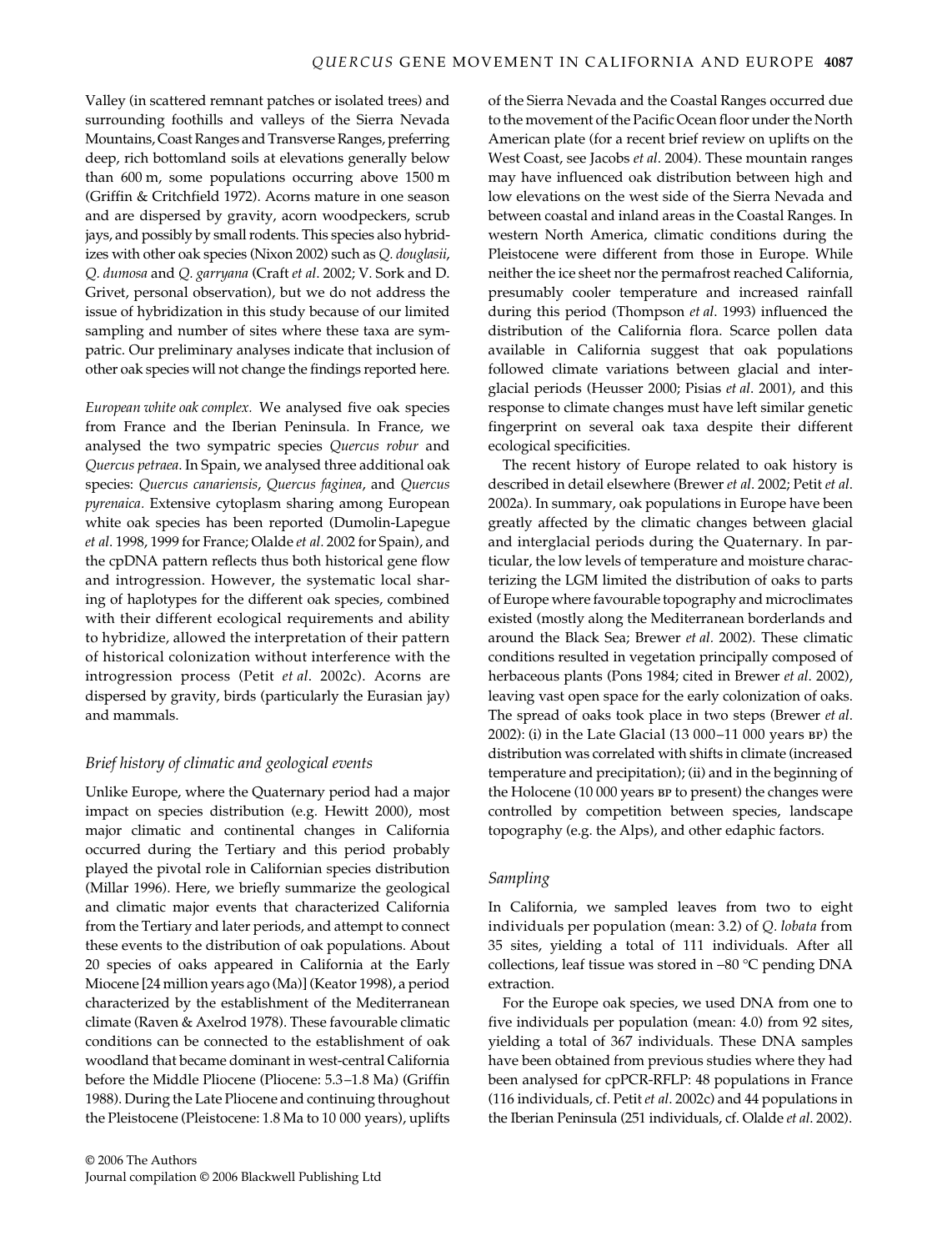#### *Laboratory methodology*

*DNA isolation for the California samples.* Frozen leaves were ground with the Mixer Mill MM 301 (Retsch), and Doyle & Doyle (1990) protocol has been used for DNA isolation.

*Microsatellite screening.* Six chloroplast microsatellites have been used to screen for chloroplast polymorphism for both French-Iberian and Californian populations. Ccmp10 was designed on *Nicotiana tabacum* (Weising & Gardner 1999), while µdt1, µdt3, µdt4, µcd4, and µcd5 were designed on *Quercus robur* (Deguilloux *et al*. 2003). The PCR conditions were performed with the following profile: 5 min at 94 °C followed by 25 cycles of 1 min denaturing at 94 °C, 1 min annealing at the appropriate annealing temperature (following author's indications: Weising & Gardner 1999; Deguilloux *et al*. 2003), and 1 min of elongation time at 72 °C, with a final extension step of 8 min at 72 °C. The PCR solution contained  $1 \times$  reaction buffer (Promega), the four dNTPs (each 0.2 mm), 2.5 mm of MgCl<sub>2</sub>, 0.2  $\mu$ m of each primer, 0.5 mg/mL of BSA, and 0.5 U of *Taq* polymerase (Promega). After amplification, PCR products were ran at least twice on acrylamide gel. The colour codes used to represent the European SSR haplotype-lineages have been chosen in accordance to the cpPCR-RFLP haplotype-lineages found in France and Iberian Peninsula (Petit *et al*. 2002c; Olalde *et al*. 2002).

*Microsatellite sequencing.* For each length variant identified in Californian or French populations, one individual was sequenced to check that the observed polymorphism was due to a difference in the number of repeats rather than a modification of the flanking regions. Repeat number from Iberian length variants was deduced from the size of the PCR product run on acrylamide gel with controls of known number of repeats.

#### *Statistical analyses*

*Genetic diversity.* We estimated genetic diversity and differentiation using the program called CPSSR (www. pierroton.inra.fr/genetics/labo/Software/), as described in Pons & Petit (1995, 1996): the within-population diversity  $(H<sub>s</sub>)$ , the overall diversity  $(H<sub>T</sub>)$ , the differentiation among-populations  $(G_{ST})$ , as well as the equivalent coefficient of differentiation  $(R_{ST})$ , which takes into account the similarities among haplotypes (by accounting for variance in allele size).

To control for the difference in sampling size and microsatellite lengths when comparing genetic diversity of the two oak taxa, we used a double standardization method: first, by using rarefaction, and, then by accounting for different mean number of repeats (Petit *et al*. 2005). Rarefaction size was set to 100 individuals and computed using the program, RAREFAC (www.pierroton.inra.fr/ genetics/labo/Software/). The expected number of different alleles in equal-sized samples of 100 is noted  $\hat{A}_{[100]}$ . We then used equation 1 of Petit *et al*. (2005) to compute  $\hat{A}_{[100,10]}$ , the standardized value of allelic richness for a mean number of repeats = 10. We chose this value of 10 as it is close to the overall mean value in the two species (10 and 11 for the European and American populations, respectively, Table 1).

*Spatial genetic structure.* The program cpssr was further used to test for the existence of a phylogeogeographical structure (Burban *et al.* 1999): the directly measured  $R_{ST}$ values were compared with those obtained after random permutation of haplotype identities, and we tested whether  $R_{ST}$  and  $G_{ST}$  were significantly different. When  $R_{ST}$  >  $G_{ST}$ , it means that similar alleles are geographically close to each other, suggesting that the populations have a phylogeographical structure.

| Primers              | European oaks |              | California valley oak |                    |
|----------------------|---------------|--------------|-----------------------|--------------------|
|                      | # alleles     | # repeats    | # alleles             | # repeats          |
| $\mu dt1$            | 3             | 11, 12, 13   | 4                     | 11, 12, 13, 14     |
| $\mu dt3$            | 4             | 8, 9, 10, 11 | 4                     | 10, 11, 13, 14     |
| $\mu dt4$            | 3             | 9, 10, 11    | $\overline{2}$        | 11, 12             |
| $\mu$ cd $4$         | 3             | 10, 11, 12   | 4                     | 10, 11, 12/13*, 14 |
| $\mu$ cd5            | 2             | 8,9          | 3                     | 9, 10, 11          |
| ccmp10               | 2             | 9, 10        | 4                     | 9, 10, 11, 12      |
| mean number          | 3.33          | 10           | 3.67                  | 11                 |
| $\hat{A}_{[100]}$    | 9.53          |              | 36.35                 |                    |
| $\hat{A}_{[100,10]}$ | 9.47          |              | 34.17                 |                    |
| # haplotypes         | 11            |              | 39                    |                    |

**Table 1** Allelic richness and number of repeats (poly A/T) for the six microsatellites, and number of haplotypes (standardized for the difference in sampling size and microsatellite lengths) for California and European oak populations

\*, ambiguity of the exact number of repeats for this allele (two sequences of the same individual indicate 12 poly A/T in one case, and 13 poly A/T in the second case).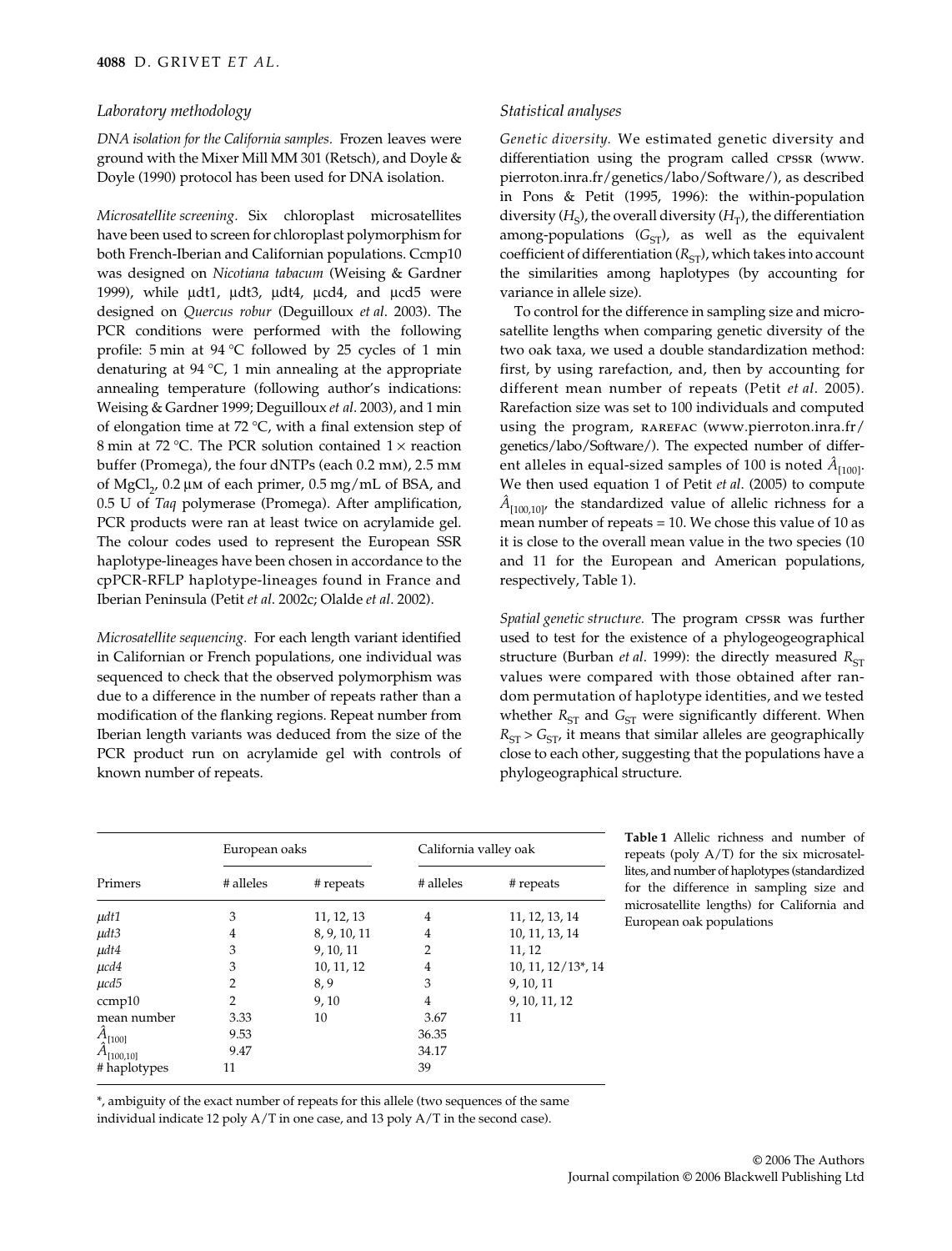To determine the scale of historical gene flow among populations, we performed a spatial autocorrelation analysis based on genetic distance methods for multiallelic and multilocus loci (Smouse & Peakall 1999) with the GENALEX version 5 software (www.anu.edu.au/BoZo/GenAlEx/).

#### **Results**

# *Comparison of the cpSSR variation in the French-Iberian and Californian populations*

For five of the six microsatellite markers, the California valley oak samples displayed an equal or higher number of alleles compared to the European oak complex (Table 1). Furthermore, all markers showed a higher number of repeats in the Californian populations compared to the French-Iberian populations (Table 1). The combination of alleles from the six loci resulted in a total of 39 haplotypes for the California valley oak compared to 11 in Western Europe oaks (Table 1).

The California oak populations displayed similar genetic diversity to that of the European oak populations, i.e. low within population diversity  $(H<sub>S</sub> = 0.285 \text{ vs. } 0.114)$ and substantial overall population diversity  $(H_T = 0.979 \text{ vs.})$ 0.755). This diversity was similarly partitioned among populations in California ( $G_{ST}$  = 0.709,  $R_{ST}$  = 0.824) and in Western Europe ( $G_{ST} = 0.849$ ,  $R_{ST} = 0.838$ ).

*Geographic distribution of the cpSSR haplotypes.* The 11 haplotypes detected in the French-Iberian populations belong to different lineages (Fig. 1b) originating from distinct refugia and they followed different migration routes. By contrast, the 39 haplotypes of *Quercus lobata* are locally clustered across California — nearby populations sharing the same haplotypes — and show an east–west partition: 28 haplotypes (including all 16 found only once) are located within 16 western sites  $(n = 54)$  and 10 haplotypes are located within 16 eastern sites  $(n = 47)$  (Fig. 1a).

For the European populations included in this study,  $R_{ST}$ and G<sub>ST</sub> were not significantly different from each other



**Fig. 1** Geographic distribution of (a) the 39 chloroplast microsatellite haplotypes across California (the white colour corresponds to haplotypes found only once); (b) the 11 chloroplast microsatellite haplotypes across France and the Iberian Peninsula. (Circle diameters are not proportional to sample size). The California shaded relief map was produced by the USGS (http://geography.sierra.cc.ca.us/booth/ California/other/cal\_links.htm).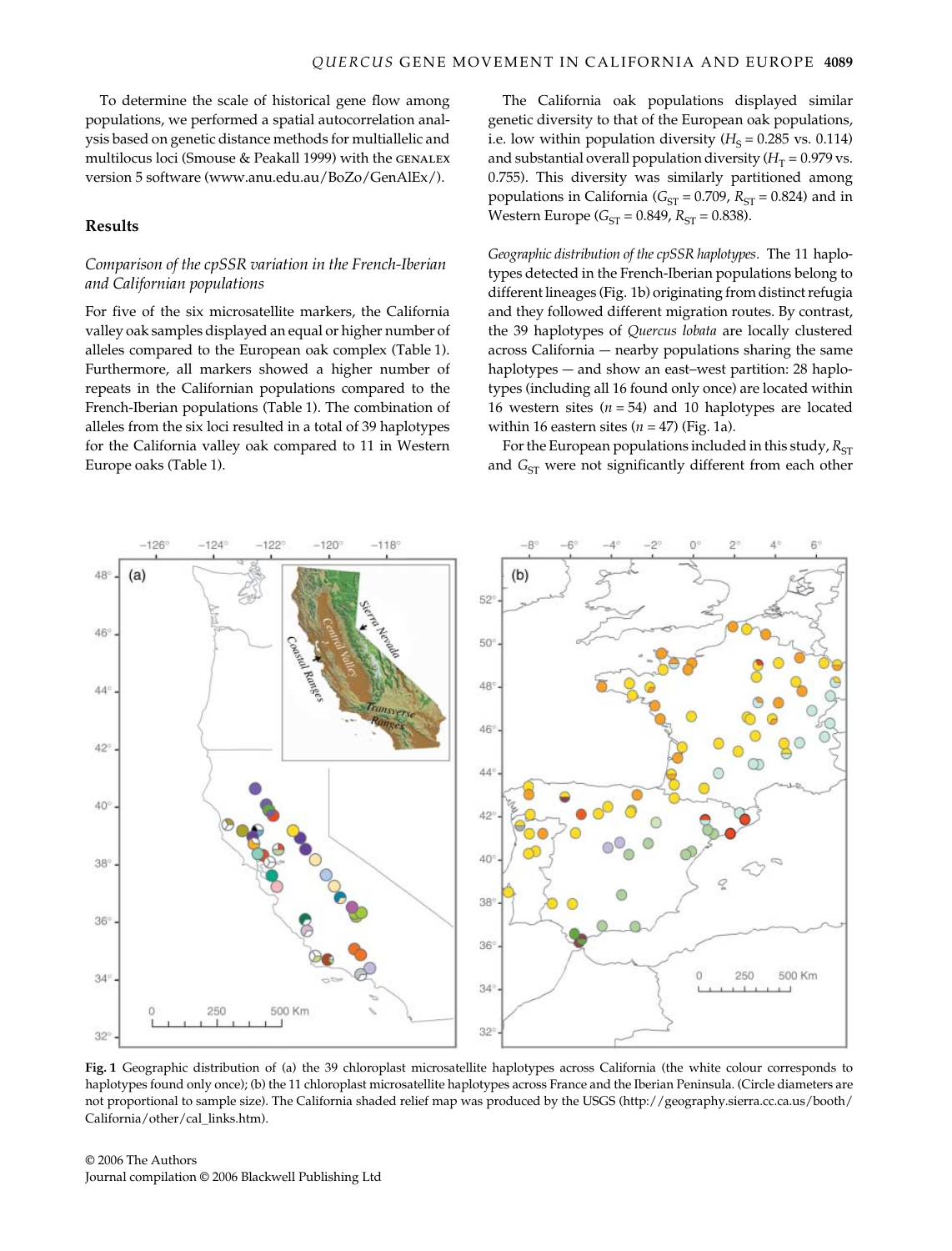$(P = 0.694)$ . In contrast, for the California populations,  $R_{ST}$ was significantly higher than  $G_{ST}$  ( $P = 0.006$ ) indicating the presence of a phylogeographical structure for *Q. lobata* at the studied scale.

*Spatial genetic structure.* Spatial autocorrelation analysis identified a significant clustering for European oak populations distant from 250 km or less ( $0 \le r \le 0.2$ ; Fig. 2a). The California oak populations showed significant correlation within the first 200 km and the range of those values were greater than those found in the European data ( $0 \le r \le 0.3$ ; Fig. 2b).

### **Discussion**

Our comparison of two white oak taxa living in continents with different histories reveals contrasting patterns of genetic structure, suggesting that California valley oak has a very different evolutionary history than that of the European oak complex. The higher haplotype richness and the patchy genetic structure observed in California valley oak populations suggest that these populations were not affected as strongly by past climatic changes as those from Western Europe. By benchmarking the California populations against the European ones, it appears that California populations were more persistent locally, maintaining more ancient genetic structure, and without evidence of recent contraction to a few refugia.

Allelic richness provides one source of evidence indicating that environmental changes during the Pleistocene



**Fig. 2** Correlogram showing the genetic correlation (a) among pairs of European oak individuals and (b) among pairs of California oak individuals, as a function of distance (in kilometres). The dashed lines bound the 95% confidence interval about the null hypothesis of no spatial genetic structure.

and earlier epochs did not seriously affect California oak populations. We found higher allelic richness in *Quercus lobata* for all six microsatellite markers but one, which translates into a more than threefold higher number of haplotypes in California valley oak (39) compare to the European oak complex (11). The most likely explanation for this difference would be that the Californian populations had not experienced a bottleneck like the European populations, allowing them to accumulate and conserve more diversity through time. Ascertainment bias (Ellegren *et al*. 1995; cited in Crawford *et al*. 1998) can be ruled out, since five of the microsatellites have been designed for European oaks and the sixth was based on *Nicotiana* cpDNA sequence. In any case, we used a recent method developed to control for both sample size and number of repeats while comparing the diversity of the two oak species (Petit *et al*. 2005). The standardized estimates confirm that the higher allelic richness for *Q. lobata* is not an artefact of the use of longer alleles in one species compared to the other, even though the difference between the California oak species and the European oak complex is reduced a bit once the data are corrected.

The disparity between the two sets of populations in the geographical structure of their haplotypes provides additional evidence that the two oak taxa have different histories of gene movement. First, in the California species, there is evidence of a phylogeographical structure  $(R<sub>ST</sub>)$  $>$   $G<sub>ST</sub>$ ), implying a greater local stability of the cpDNA lineages relative to their constitutive haplotypes in these populations. Second, the abundant haplotypes in California are organized in geographically localized patches, whereas haplotypes in Europe are restricted to lineages partitioned longitudinally (see Petit *et al*. 2002c). These distinct distributions are reflected by the autocorrelation patterns: both oak species show a positive correlation between genetic and geographical distances for relatively short distances (approximately 200 km), but the Californian populations show a stronger correlation that vanishes faster compared to the European ones. This pattern indicates that California populations did not colonize vast areas as did their European counterparts.

The genetic structure observed for valley oak in California most likely reflects the impacts of the Tertiary, a period characterized by most climatic and continental changes (Millar 1996). The palynological records from the Sierra Nevada (Woolfenden 2003), the Coastal Ranges (Adam *et al*. 1981; Heusser 1995), and the Central Valley (Davis 1999) favour the scenario that Californian populations have not gone totally extinct for a very long time (from the late Pleistocene and on). The pollen cores globally show that oak is rare in California, and that populations declined during glacials and increased during interglacials (Heusser 2000; Pisias *et al*. 2001). The patchy distribution of the Californian haplotypes may reflect the repeated range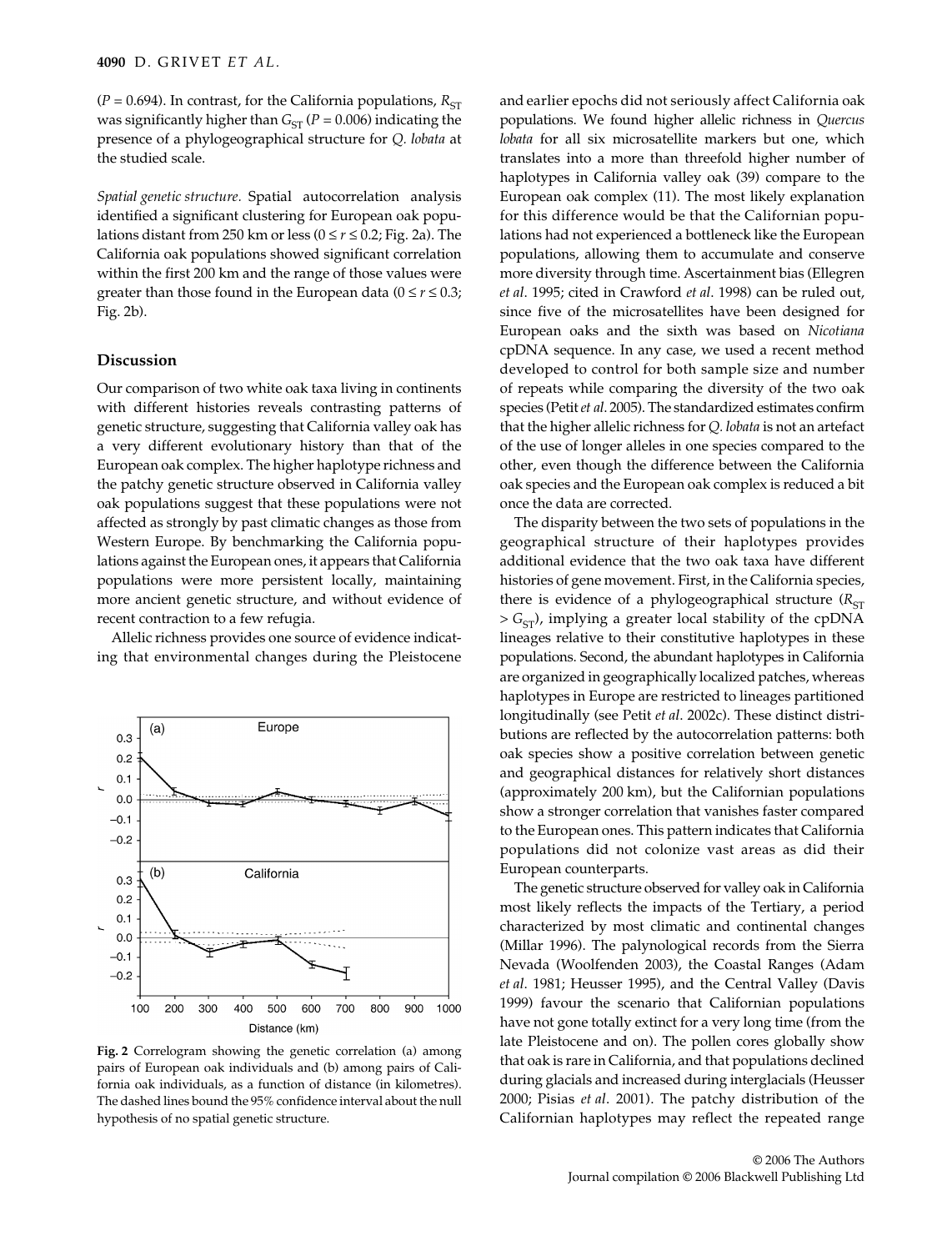*Quercus garryana* (six populations sampled, none in sympatry with *Q. lobata*). Unlike the European oaks and unlike the work of Whittemore & Schaal (1991) on the white oaks

contractions, expansions, and migrations of oak populations during successive glacial and interglacial periods. This scenario has also been proposed for California red oaks (*Quercus agrifolia*, *Quercus kelloggii*, *Quercus wislizeni* and *Quercus parvula*) by nuclear data that show a high population differentiation at the California scale (Dodd & Kashani 2003).

In North America, the only other oak species studied so far across its entire range is the northern red oak (*Quercus rubra*), which is found in central and eastern North America (Magni *et al*. 2005). This species shows a lower level of genetic structure than the European oaks and is characterized by one major haplotype geographically widespread. These results might be explained by the persistence of populations further north, compared to Europe, resulting in a more restricted colonization, and by increased seed movements in red oaks compared to white oaks, supported by recent ecological evidence (Steele *et al*. 2004). The climatic conditions during the LGM were different in the East coast than in Europe or in California: oak populations were close to the ice sheet leading to less opportunity of long distance events and founding events, and only the Appalachians, which run southwest and northeast, constituted a geographical barrier (Magni *et al*. 2005). These interspecific and intercontinental comparisons point out the importance of climatic, geological, and recolonization processes in shaping taxa genetic diversity.

An issue that often arises when discussing genetic patterns of oaks is the impact of hybridization. In Europe, several studies have shown that the species status in oaks does not need to be considered when looking at the haplotype distribution because of extensive cpDNA exchanges between species (references cited in Petit *et al*. 2002b). Haplotypes are shared among sympatric species and only the very rare ones are restricted to one species, resulting in similar genetic partitioning across the species range. The consequence is that each of the five European species analysed in our study show, when analysed individually at the European scale (Petit *et al*. 2002b), lower overall haplotype diversity, lower within population diversity, but higher genetic differentiation among populations (except for *Quercus pyrenaica*, this species representing only 21% of our sample size) compared to *Q. lobata*. However, the direction and speed of recolonization of the different species may have been influenced by their ecological behaviour (Petit *et al*. 2002b).

For California oaks, we have analysed the samples of the two other white oak species that have the potential to hybridize with *Q. lobata*. If we were to include those data, the differences in allelic richness with those of Europe would be even greater, increasing the total number of haplotypes to 45. We found five haplotypes unique to *Quercus douglasii* (eight populations sampled, five in sympatry with *Q. lobata*), and one haplotype unique to

of the eastern United States, these Californian white oak species do not always share the same haplotypes when sympatric. *Quercus douglasii* and *Q. garryanna* are capable of sharing the same haplotype with *Q. lobata* (*Q. lobata* share four haplotypes with *Q. douglasii*, and four with *Q. garryana*), but in only two out of the five localities with both *Q. lobata* and *Q. douglasii*, did they share the same haplotypes. We did not find all three species at the same locality, but we found one haplotype shared by all three in adjacent sites (north of San Francisco). Our tentative conclusion that white oak in California hybridize less frequently than those in Europe is substantiated by a recent study on nuclear genetic variation in *Q. lobata* and *Q. douglasii,* which found minimal hybridization (Craft *et al*. 2002). Further work is now underway in our laboratory to identify congeneric gene exchange in California white oaks. The observation that haplotypes are so locally restricted in California is quite unexpected given that these populations seem to have been present from long past.

Our tentative explanation is that populations contracted significantly at various times during periods of unfavourable climatic conditions (as supported by pollen data) and expanded through subsequent local diffusion and limited long distance dispersal. This limited long distance dispersal, which is quite different from the European pattern, might reflect that valley oak acorns were less frequently dispersed at long distances. Alternatively, colonization success may have been low following occasional long distance dispersal events, due to a lack of adaptation to new local conditions or to competition with established seedlings in the local populations. In Western Europe, the presence of a vast plain and lower competition with other taxa would have allowed oak populations to migrate over much larger distances, and across wider available space. Thus, we conclude that the patchy and localized distribution of haplotypes observed in valley oak reflects a range expansion at short distances from discontinuous populations. The preliminary analysis of *Q. douglasii* and *Q. garryana* indicates that these two species also show this patchy structure (Fig. 3), thus supporting our hypothesis that the geological history of California is a primary shaper of the current genetic structure of oak populations.

In conclusion, the high genetic diversity and patchy genetic structure found in California oak populations which contrast with the pattern of their European counterparts — suggest that California valley oak populations were more stable in response to past events that affected them: (i) California oak populations have been less strongly affected by past climatic changes, and, in particular, these populations did not experience a great impact due to the LGM;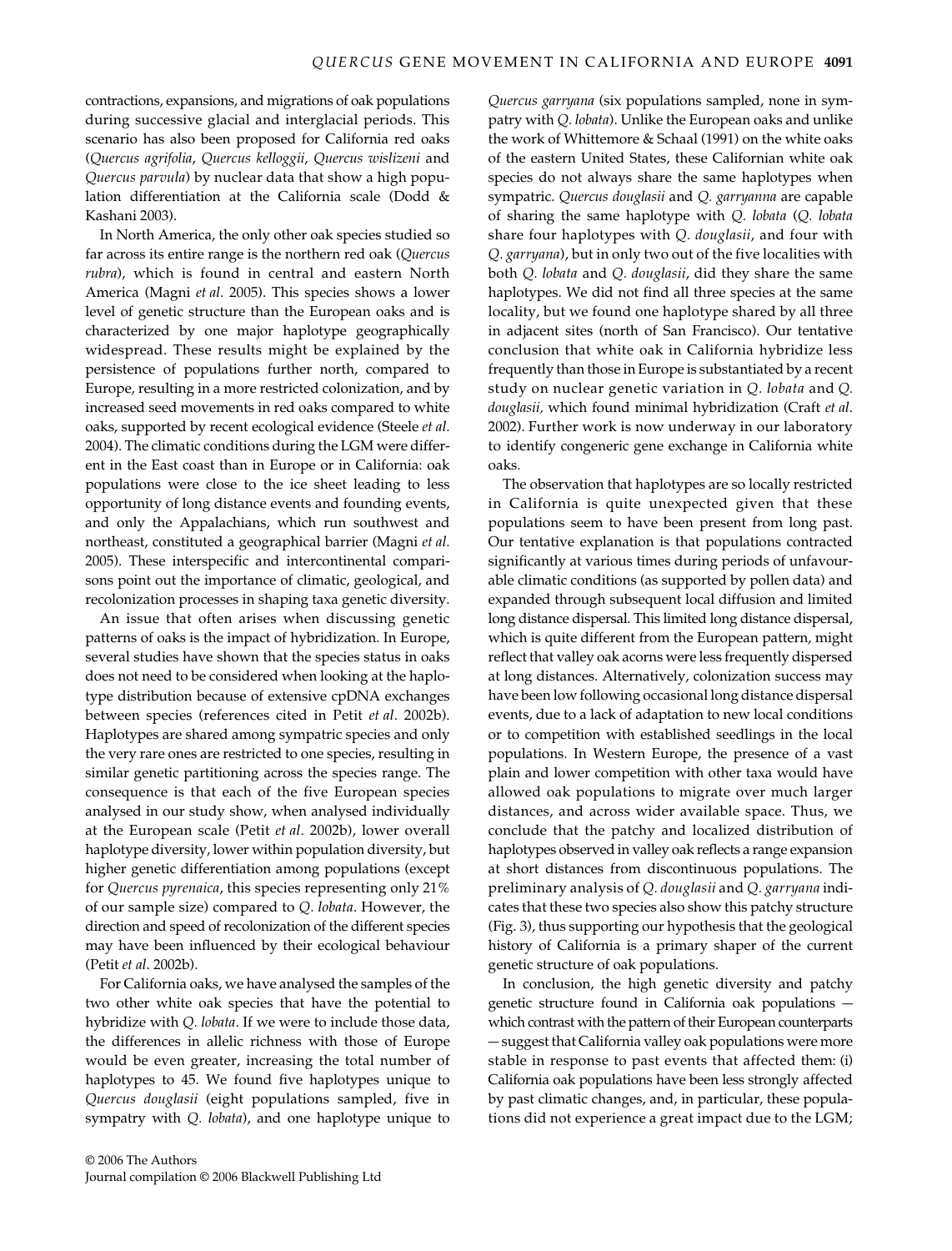

**Fig. 3** Geographic distribution of the chloroplast microsatellite haplotypes for samples collected for (a) *Quercus douglasii* and (b) *Quercus garryana*.

(ii) the spread of California oak populations has been more restricted across the landscape, due either to less long distance dispersal events or to poor colonizing success. Our study illustrates the usefulness of interregional phylogeography in inferring the past-history of California oaks in an area of complex evolutionary history.

#### **Acknowledgements**

The authors are grateful to Pablo G. Goicoechea and Marie-Hélène Pemonge for sampling, screening and genotyping the Iberian populations, as well as John Tucker and Barry Priggie for their help in identifying the California oak samples, David Jacobs, John N. Thompson, Robert D. Westfall and Alan T. Whittemore for their input on California history and comments on the manuscript, Cyril Dutech for his help with the silver nitrate technique, Rachel Buchwalter for her help with genotyping *Quercus lobata* microsatellites and with ArcGIS, Debra Pires for her help in sequencing, and Kurt Merg and Maria Valbuena-Carabaña for their help for the California sampling. V.L.S. and D.G. were supported by NSF-DEB-0089445 and UCLA, R.J.P. and M.F.D. were supported by the EC project FOSSILVA: EVK2- 1999-00015P.

#### **References**

- Adam DP, Sims JD, Throckmorton KT (1981) 130 000-yr continuous pollen record from Clear Lake, Lake County, California. *Geology*, **9**, 373–377.
- Arbogast BS, Kenagy GJ (2001) Comparative phylogeography as an integrative approach to historical biogeography. *Journal of Biogeography*, **28**, 819–825.
- Avise JC (2000) *Phylogeography: the History and Formation of Species*. Harvard University Press, Cambridge, Massachusetts.
- Avise JC, Hamrick JL (1996) *Conservation Genetics: Case Histories from Nature*. Chapman & Hall, New York.
- Avise JC, Arnold J, Ball RM *et al.* (1987) Intraspecific phylogeography — the mitochondrial-DNA bridge between population genetics and systematics. *Annual Review of Ecology and Systematics*, **18**, 489–522.
- Bermingham E, Moritz C (1998) Comparative phylogeography: concepts and applications. *Molecular Ecology*, **7**, 367–369.
- Brewer S, Cheddadi R, de Beaulieu JL, Reille M, Data C (2002) The spread of deciduous *Quercus* throughout Europe since the last glacial period. *Forest Ecology and Management*, **156**, 27–48.
- Burban C, Petit RJ, Carcreff E, Jactel H (1999) Rangewide variation of the maritime pine bast scale *Matsucoccus feytaudi* Duc. (Homoptera: Matsucoccidae) in relation to the genetic structure of its host. *Molecular Ecology*, **8**, 1593–1602.
- Calsbeek R, Thompson JN, Richardson JE (2003) Patterns of molecular evolution and diversification in a biodiversity hotspot: the California Floristic Province. *Molecular Ecology*, **12**, 1021–1029.
- Craft KJ, Ashley MV, Koenig WD (2002) Limited hybridization between *Quercus lobata* and *Quercus douglasii* (Fagaceae) in a mixed stand in central coastal California. *American Journal of Botany*, **89**, 1792–1798.
- Crawford AM, Kappes SM, Paterson KA *et al.* (1998) Microsatellite evolution: testing the ascertainment bias hypothesis. *Journal of Molecular Evolution*, **46**, 256–260.
- Davis OK (1999) Pollen analysis of Tulare Lake, California: Great Basinlike vegetation in Central California during the full-glacial and early Holocene. *Review of Palaeobonaty and Palynology*, **107**, 249–257.
- Dawson MN, Staton JL, Jacobs DK (2001) Phylogeography of the tidewater goby, *Eucyclogobius newberryi* (Teleostei, gobiidae), in coastal California. *Evolution*, **55**, 1167–1179.
- Deguilloux MF, Dumolin-Lapegue S, Gielly L, Grivet D, Petit RJ (2003) A set of primers for the amplification of chloroplast microsatellites in *Quercus*. *Molecular Ecology Notes*, **3**, 24–27.
- Deguilloux MF, Pemonge MH, Petit RJ (2004) Use of chloroplast microsatellites to differentiate oak populations. *Annals of Forest Science*, **61**, 825–830.
- Dodd RS, Kashani N (2003) Molecular differentiation and diversity among the California red oaks (Fagaceae; *Quercus* section Lobatae). *Theoretical and Applied Genetics*, **107**, 884–892.
- Doyle JJ, Doyle JL (1990) A rapid DNA isolation procedure from small quantities of fresh leaf tissues. *Focus*, **12**, 13–15.
- Dumolin S, Demesure B, Petit RJ (1995) Inheritance of chloroplast and mitochondrial genomes in pedunculate oak investigated with an efficient PCR method. *Theoretical and Applied Genetics*, **91**, 1253–1256.
- Dumolin-Lapegue S, Pemonge MH, Petit RJ (1998) Association between chloroplast and mitochondrial lineages in oaks. *Molecular Biology and Evolution*, **15**, 1321–1331.
- Dumolin-Lapegue S, Kremer A, Petit RJ (1999) Are chloroplast and mitochondrial DNA variation species independent in oaks? *Evolution*, **53**, 1406–1413.
- Ellegren H, Primmer CR, Sheldon BC (1995) Microsatellite evolution — directionality or bias. *Nature Genetics*, **11**, 360–362.
- Griffin J (1988) Oak woodland. In: *Terrestrial Vegetation of California* (eds Barbour MG, Major J), pp. 383–415. California Native Plant Society, Sacramento, California.